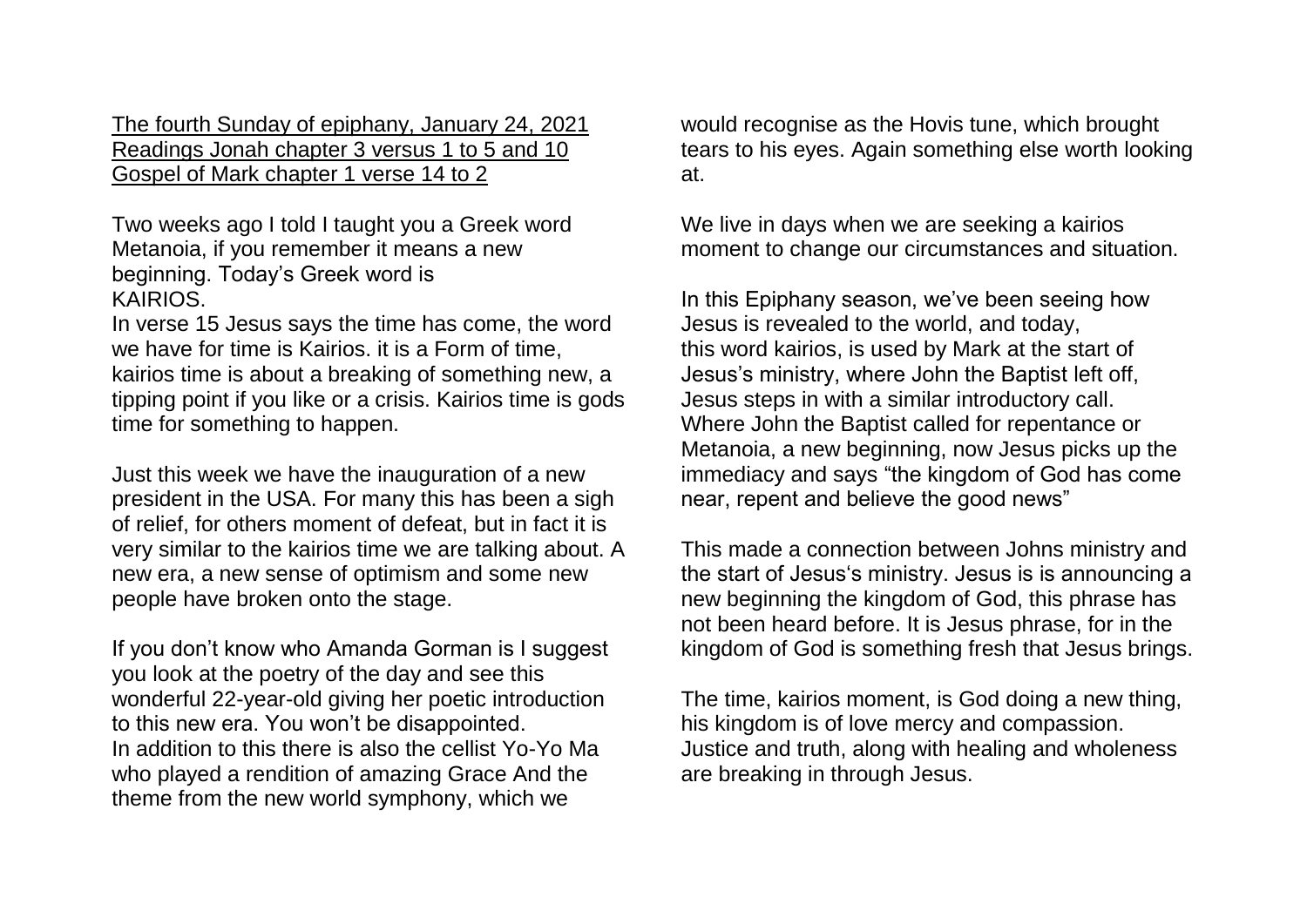This of course is in contrast to the religion of the day, of rules, of sacrifices, of trying to work your way into gods good books.

Jesus is saying there is a new aspect to Gods character being revealed, it is by grace. Gods grace of acceptance and forgiveness. This is such a contrast to the old way of doing things and no wonder Jesus clashed with the religious of his day. The religion of works was unachievable by so many, and it was unattainable by the majority.

This is perhaps why the fishermen were so willing to leave their livelihoods behind, for they saw in Jesus something new, they saw an opportunity which had not been previously been available to normal hardworking men and women. So they willingly responded to Jesus invitation to "come follow me".

Fisherman Peter and Andrew, James and John left their nets, it was a kairios moment for them, a moment of decision. They responded to what they heard of this new kingdom, the kingdom of God was for them, a kingdom of compassion not rules. The kingdom of God is justice, not man"s interpretation. Gods rule was breaking in with a new sense of urgency.

That kairios moment was a crisis for them to make a decision, to leave everything and follow Jesus. Ordinary people could see how Jesus was for them,

they could see how the kingdom of God was going to work with them and not against them, in contrast to the religious elite who had done for so long. The religious elite who had made rules that diminished life, marked people out as unclean, and removed the joy of living from so many.

If we just take a moment to consider the first reading from Jonah, note this is the second time God has called Jonah to go to Nineveh. This is after his whale journey and his own kairios moment of discovering God still wants to use him.

This time Jonah obeys Gods call and goes to the great city of Nineveh. It is a massive city which takes him three days to get to the heart of. As he walks through the city he declares God"s judgement, this too is a kairios moment, a crisis moment to make a decision, to repent and turn back from evil ways. the people respond to his call, people declare a day of fasting and prayer. They take off their fine robes and wear sackcloth, which is normally used for morning, but here used to show repentance. Gods response is to relent from destruction as people change their ways.

Today I've introduced to you the word kairios, a crisis, a breaking in, a new beginning of God"s